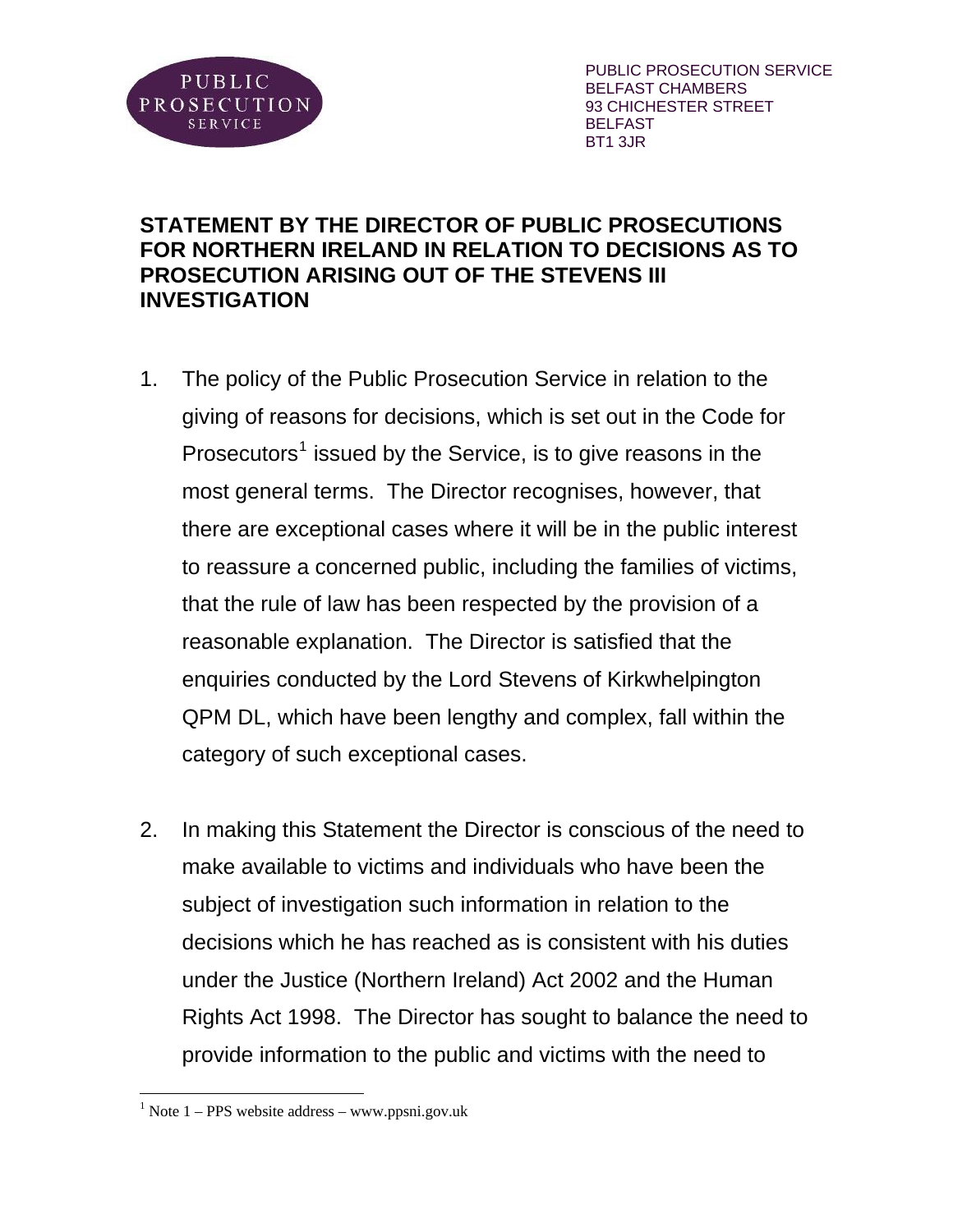ensure that the rights of those who have been reported and in respect of whom proceedings have not been instituted are not prejudiced in circumstances where they do not have the rights and protection that a criminal trial would afford.

- 3. The historic background to the Stevens Investigations is as follows. In 1989 the Director of Public Prosecutions for Northern Ireland requested the then Chief Constable of the Royal Ulster Constabulary (RUC) to investigate whether the security forces and members of loyalist paramilitary organisations had acted in such a manner as to give rise to prosecution for any criminal offence in relation to the murder of Loughlin Maginn on 25 April 1989. An independent police enquiry was established in September 1989 under the command of John Stevens, who was subsequently appointed Commissioner of the Metropolitan Police Service. This enquiry was known as the Stevens I Investigation.
- 4. As a result of the Stevens I Investigation forty-six persons were convicted of terrorist-related offences. These persons included Brian Nelson, (now deceased), who pleaded guilty to a number of offences including conspiracies to murder in respect of which he was sentenced to ten years' imprisonment.
- 5. In June 1992 the BBC broadcast a Panorama programme entitled, *"Dirty War"*, which contained allegations relating to collusion between Brian Nelson and members of the Army's Force Research Unit (FRU). Arising out of the broadcast the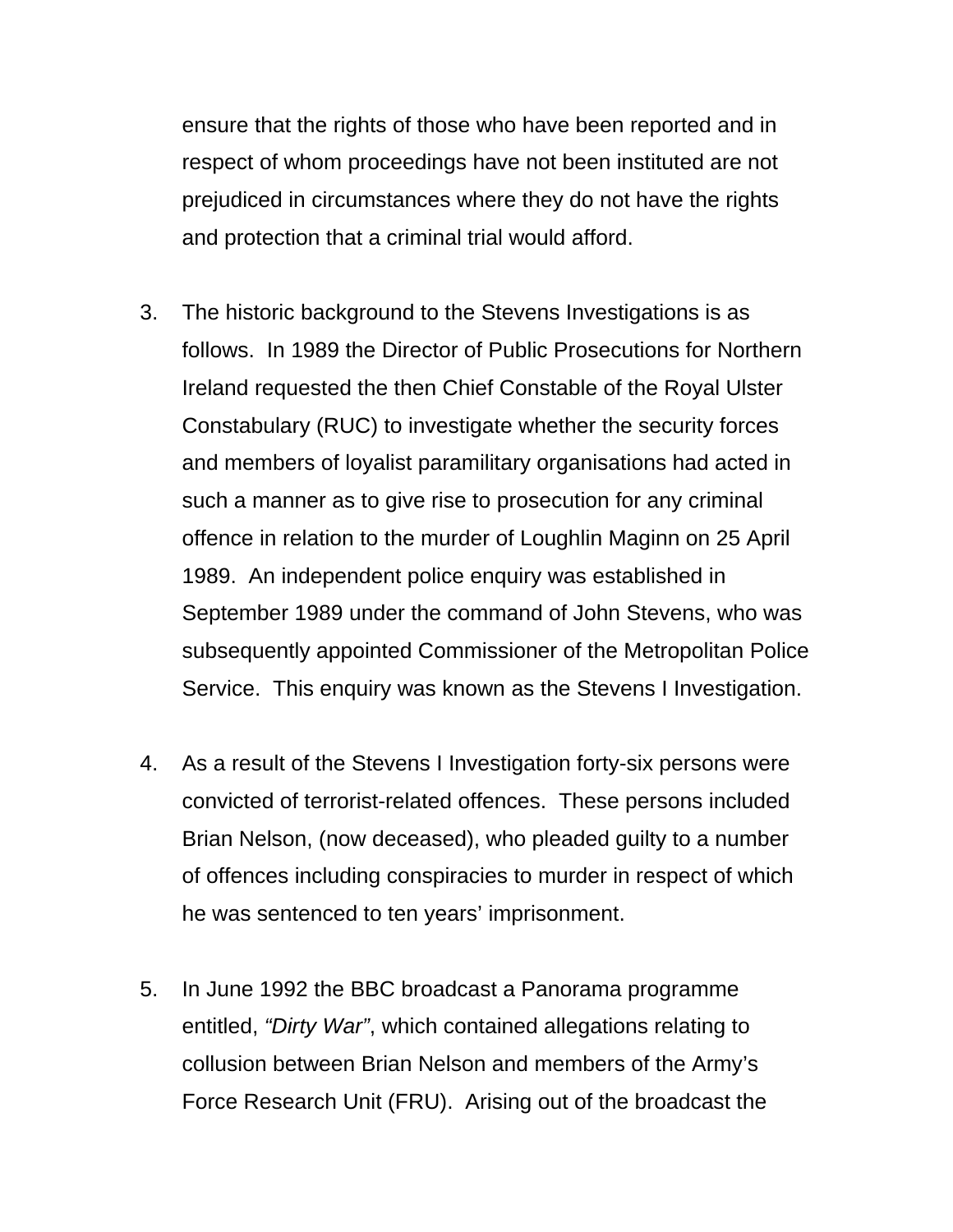Director wrote to an Assistant Chief Constable of the RUC as a result of which the then Chief Constable requested John Stevens to investigate the allegations contained in the programme. This enquiry, which was completed in January 1995, was known as the Stevens II Investigation. Having considered the police investigation files the Director concluded that there was insufficient evidence to meet the Test for Prosecution in respect of any criminal offence.

- 6. In February 1999 British Irish Rights Watch published a report entitled, *'Deadly Intelligence - State Involvement in Loyalist Murder in Northern Ireland'*. The report contained allegations of collusion between FRU and Brian Nelson in relation to a number of incidents including the murder of Patrick Finucane. Following publication of the report the Director wrote to the then Chief Constable who again requested John Stevens to investigate the allegations. This enquiry is known as the Stevens III Investigation.
- 7. With regard to the allegations of collusion Sir John Stevens, as he then was, published a report entitled 'Stevens Enquiry Overview and Recommendations' on 17 April 2003. In that report it was stated that he had concluded from his enquiries, which were then ongoing, that there had been collusion in the murders of Patrick Finucane and Brian Adam Lambert and the circumstances surrounding the murders.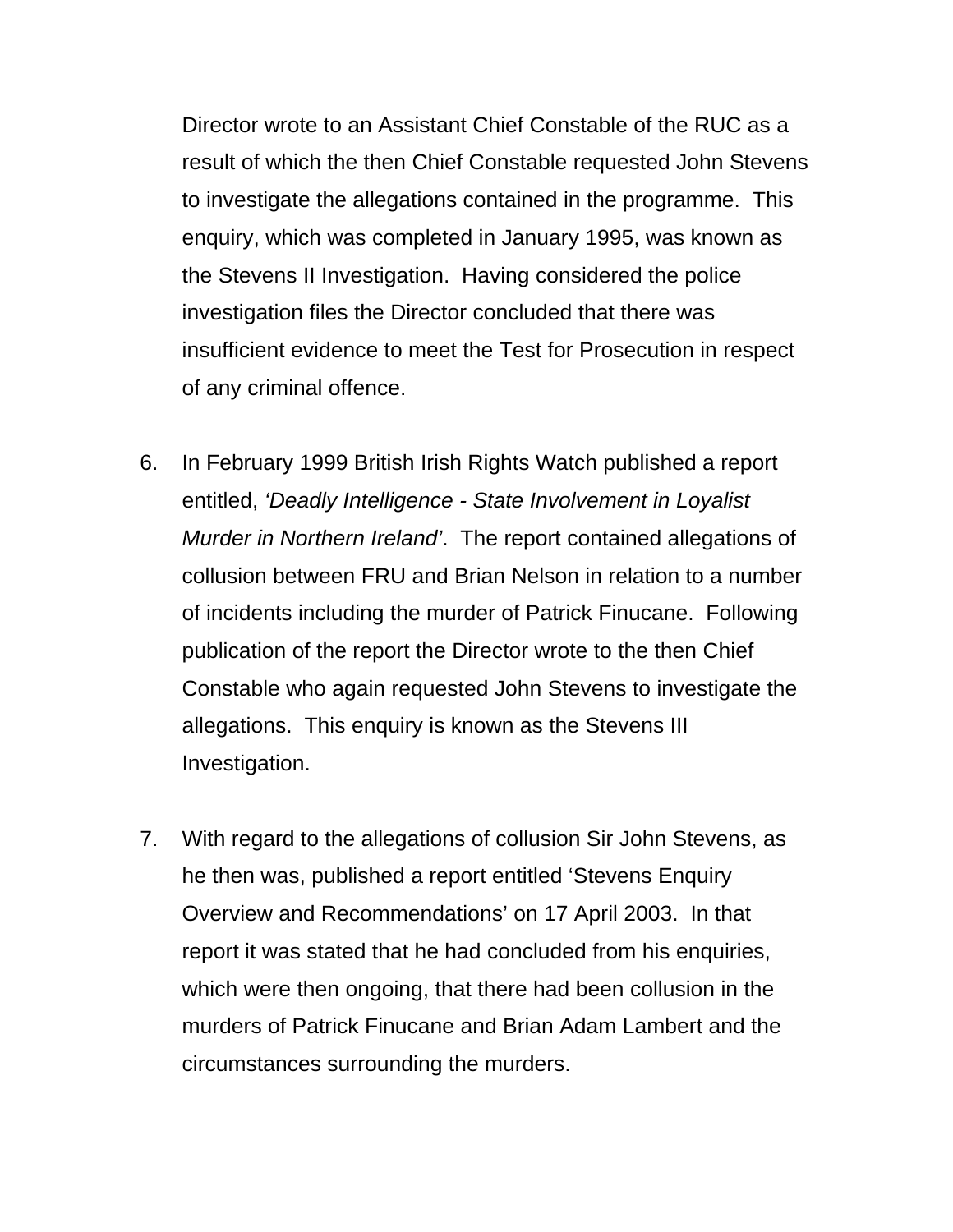- 8. In considering the conclusions which Lord Stevens reached in relation to collusion, both Lord Stevens and the Director recognise that it is necessary to have regard to the respective and differing roles of police and the Public Prosecution Service. Whilst an investigator may properly reach general conclusions arising from his enquiries, the Director, in the discharge of his functions, is under a statutory obligation under the Justice (Northern Ireland) Act 2002 to determine whether prosecutions should be instituted or continued for specific offences in respect of particular individuals.
- 9. In relation to collusion it should be noted that whilst there is or may be conduct which may be characterised as collusion, there is no offence of collusion known to the criminal law of Northern Ireland. However, evidence of criminal conduct which could be characterised as collusion may, where there is sufficient available and admissible evidence, give rise to prosecution for certain criminal offences. In this regard, the Director, in his examination of the police investigation files, gave consideration to whether the evidence was sufficient to meet the Test for Prosecution in respect of a range of offences, including murder, conspiracy to murder, manslaughter, misfeasance in public office, firearms and documents offences.
- 10. Where police investigate and report to the Director the results of their investigation into an alleged criminal offence the Director is required to take a decision as to prosecution. In Northern Ireland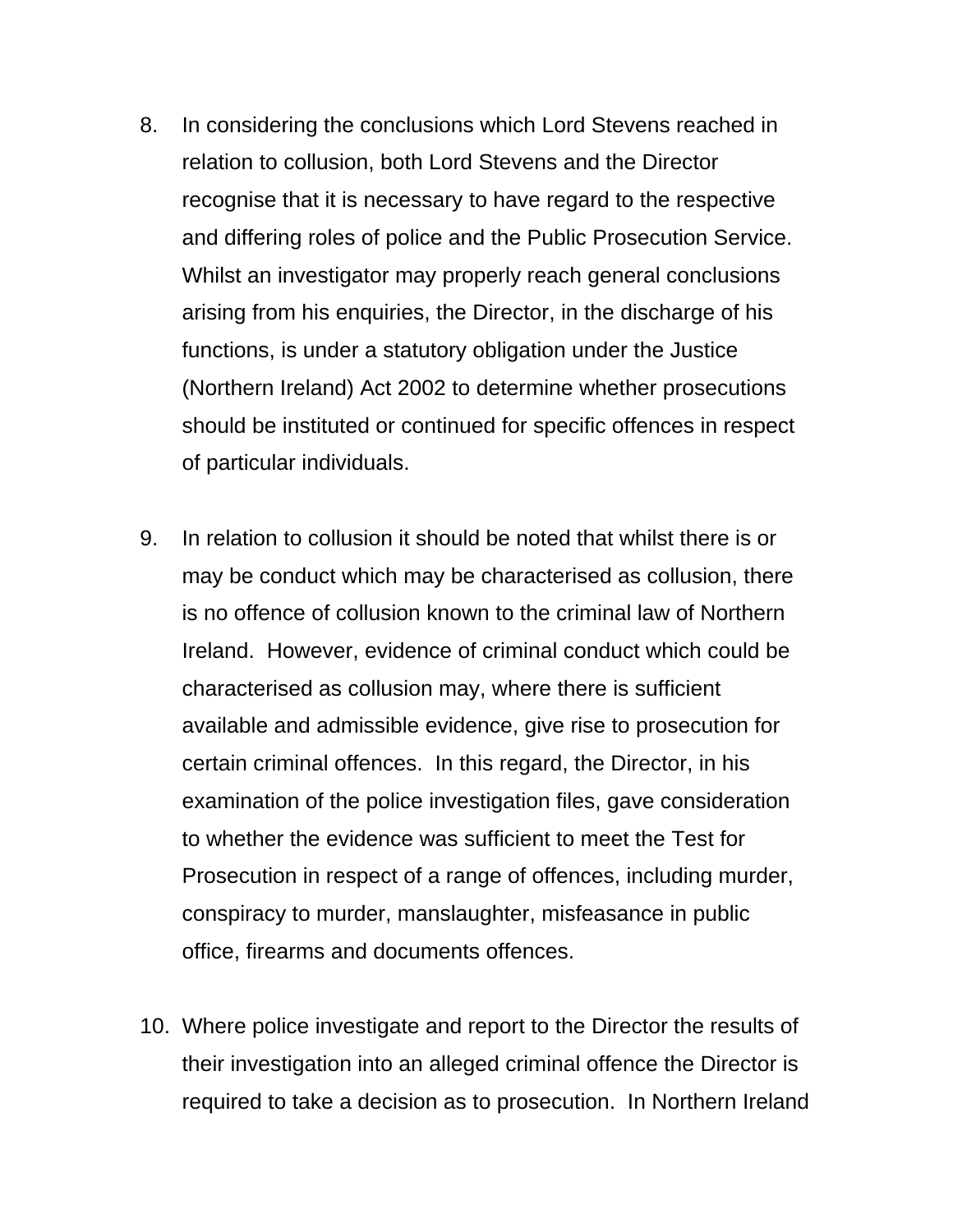prosecution can only be instituted or continued by the Director where he is satisfied that the Test for Prosecution is met. The Test for Prosecution is met where the Director is satisfied that the available and admissible evidence is sufficient to provide a reasonable prospect of conviction and prosecution is required in the public interest. The Test is set out in full in the Code for Prosecutors.

- 11. The Director may also be required to consider whether there is a reasonable prospect that a court would find that criminal proceedings would constitute an abuse of the process of the court and thereby stay those proceedings. In such circumstances the Test for Prosecution would not be met. This could arise in a number of situations, including, for example, where fair trial is no longer possible because relevant evidence which would or could assist the defence is no longer available.
- 12. In deciding whether or not the Test for Prosecution was met in respect of possible offences arising from the Stevens III Investigation the Director had regard to the advices of independent Senior Counsel, a member of the Bar of Northern Ireland. The three Stevens Investigations produced in excess of one million pages of documentation. The prosecution was required to consider a substantial part of that documentation when examining issues arising from the Stevens III Investigation.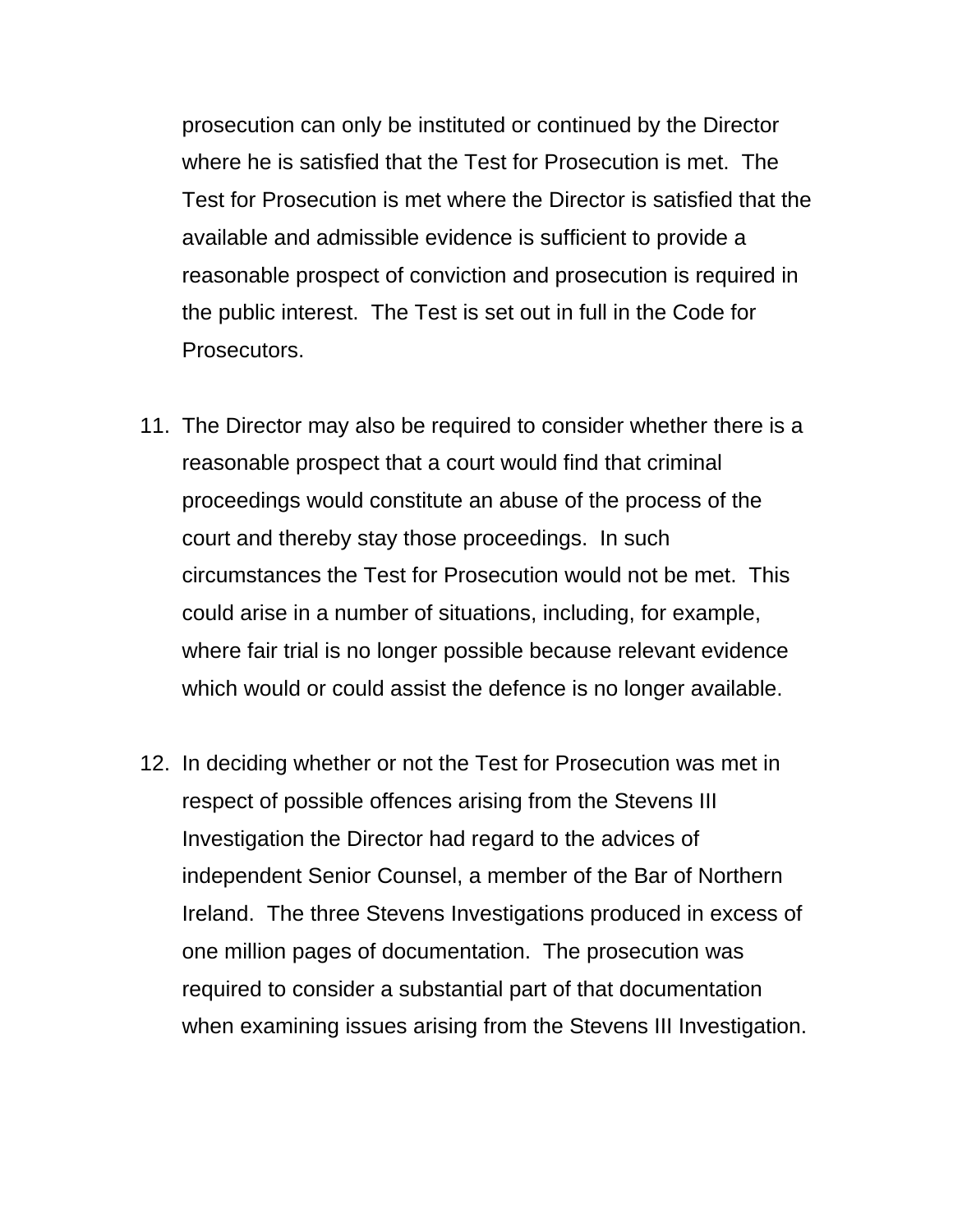- 13. The files submitted by the Stevens III Investigation included files relating to the murder of Patrick Finucane. The Investigation established evidence as a result of which the Director concluded that the Test for Prosecution was met in relation to two persons who were prosecuted for the murder of Patrick Finucane and other offences. Kenneth Barrett pleaded guilty to a number of offences including the murder of Patrick Finucane; William Stobie (now deceased) was acquitted of the murders of Patrick Finucane and Brian Adam Lambert and other offences.
- 14. In relation to the prosecution of William Stobie, the Director received medical reports immediately prior to the commencement of the trial in relation to the principal prosecution witness upon whose evidence the prosecution was substantially based. Having considered these reports, the Director concluded that the witness was not then capable of giving evidence upon which a Court could be invited to rely. The Director also concluded, on the basis of the medical opinion then available to him, that there was no reasonable prospect of the witness becoming so capable at a future time and that, accordingly, the Test for Prosecution was no longer met. In those circumstances the prosecution offered no evidence.
- 15. As a result of other evidence submitted to the Director by the Stevens III Investigation, the Director concluded that the Test for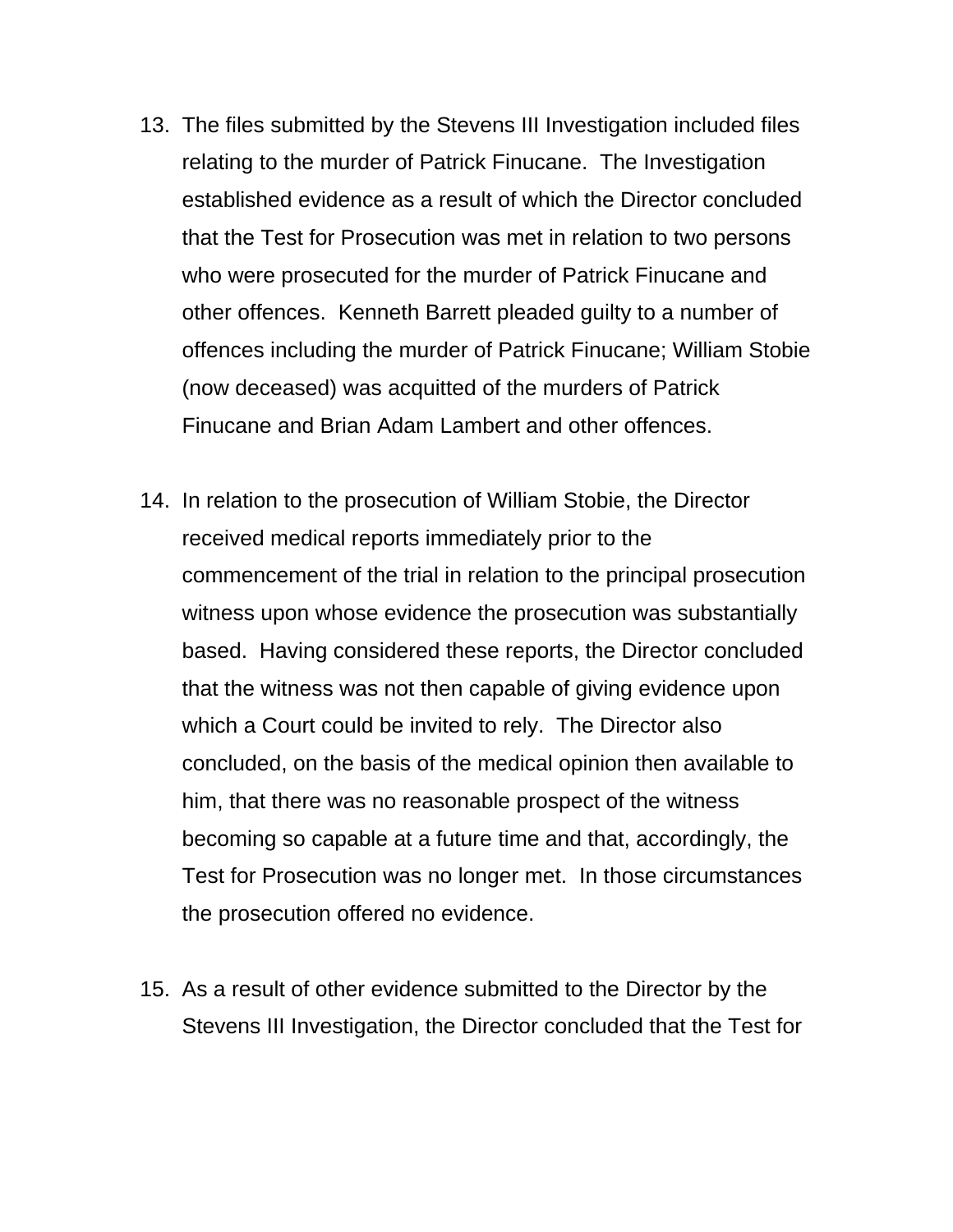Prosecution was met in relation to six persons<sup>[2](#page-6-0)</sup> who were prosecuted to conviction for offences relating to the possession of documents containing information likely to be useful to terrorists contrary to section 22 of the Northern Ireland (Emergency Provisions) Act 1978.

- 16. The Stevens Investigation team carried out enquiries into whether the relationship between certain members of FRU and Brian Nelson gave rise to the commission of any criminal offence in connection with the murder of Patrick Finucane. The Director concluded that the available and admissible evidence was insufficient to meet the Test for Prosecution in respect of criminal offences against those members of FRU. In particular, the evidence was insufficient to establish that any member of FRU had agreed with Brian Nelson or any other person that Patrick Finucane should be murdered or had knowledge at the relevant time that the murder was to take place. The evidence was also insufficient to establish that any RUC officer agreed with William Stobie or any other person that Patrick Finucane or Brian Adam Lambert should be murdered or had knowledge at the relevant time of William Stobie's alleged involvement in the murders.
- 17. The Stevens Investigation team carried out enquiries into whether certain members of FRU had been party to other conspiracies to murder, including certain conspiracies in respect

<span id="page-6-0"></span> 2 Note 2 – R -v- Mark Barr, Paul Alexander Givens and William Hutchinson

R -v - Frank James Caldwell, Edward Stinton and Colin Stephen Lyndsay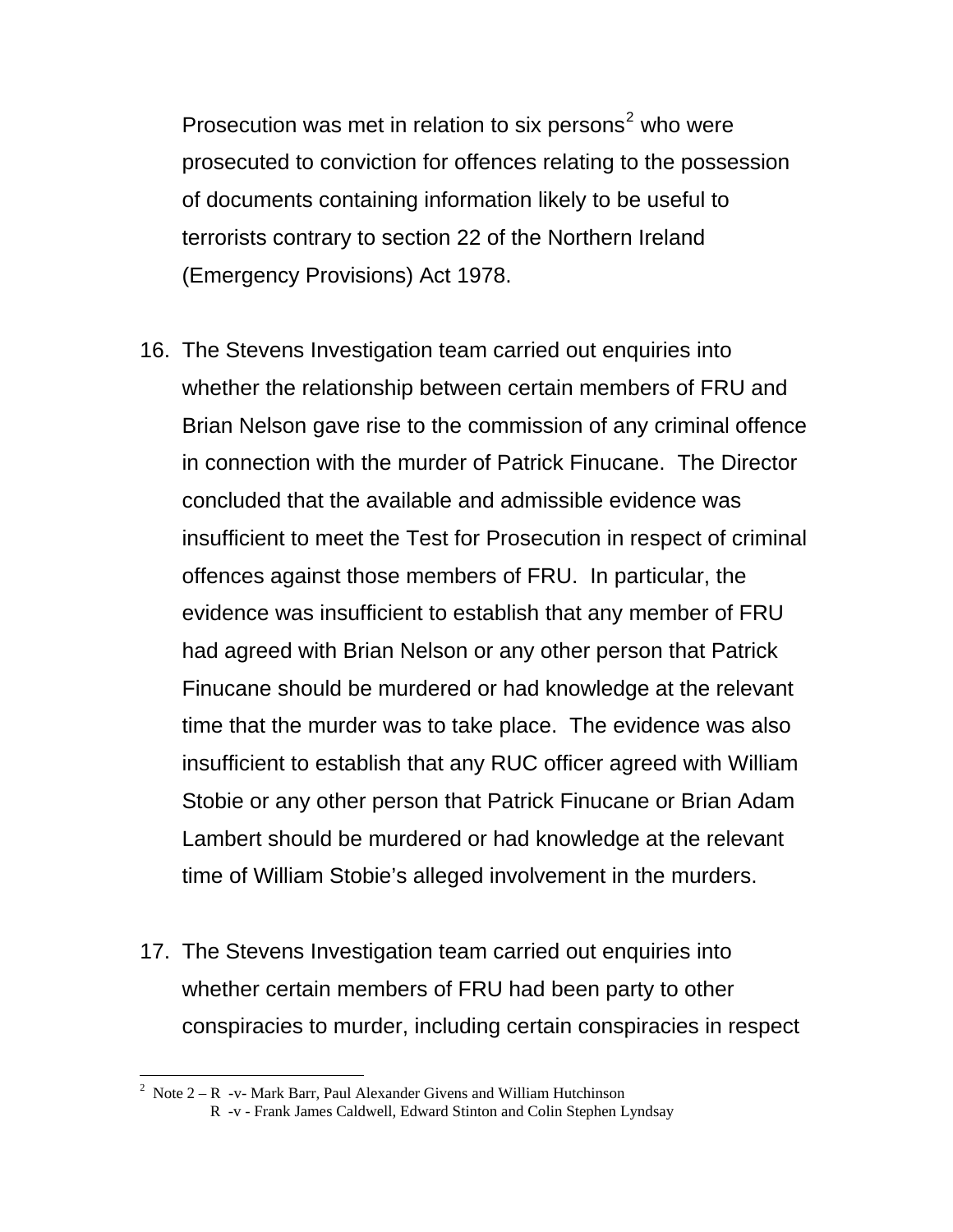of which Brian Nelson had been convicted. The Director concluded that the available and admissible evidence in respect of those members of FRU was insufficient to meet the Test for Prosecution in relation to any of those conspiracies. In particular, the evidence was insufficient to establish an agreement between any member of FRU and Brian Nelson that persons should be murdered.

- 18. The role of FRU included giving assistance to the RUC by obtaining and providing intelligence in relation to terrorist activities. The Director considered whether there was evidence of the commission by members of FRU of an offence of misfeasance in public office arising from the handling of Brian Nelson as an agent. This included the extent of knowledge held by FRU as to Nelson's activities, the degree of supervision of Nelson exercised by members of FRU and the extent to which FRU informed the RUC of Nelson's activities.
- 19. The offence of misfeasance in public office is a common law offence which is often referred to as wilful neglect of duty in public office. The elements which require to be proved were set out by the Court of Appeal in Attorney General's Reference (No 3 of 2003) and are:
	- i. A public officer acting in his capacity as such;
	- ii. wilful neglect to perform his duty and/or wilfully misconducts himself;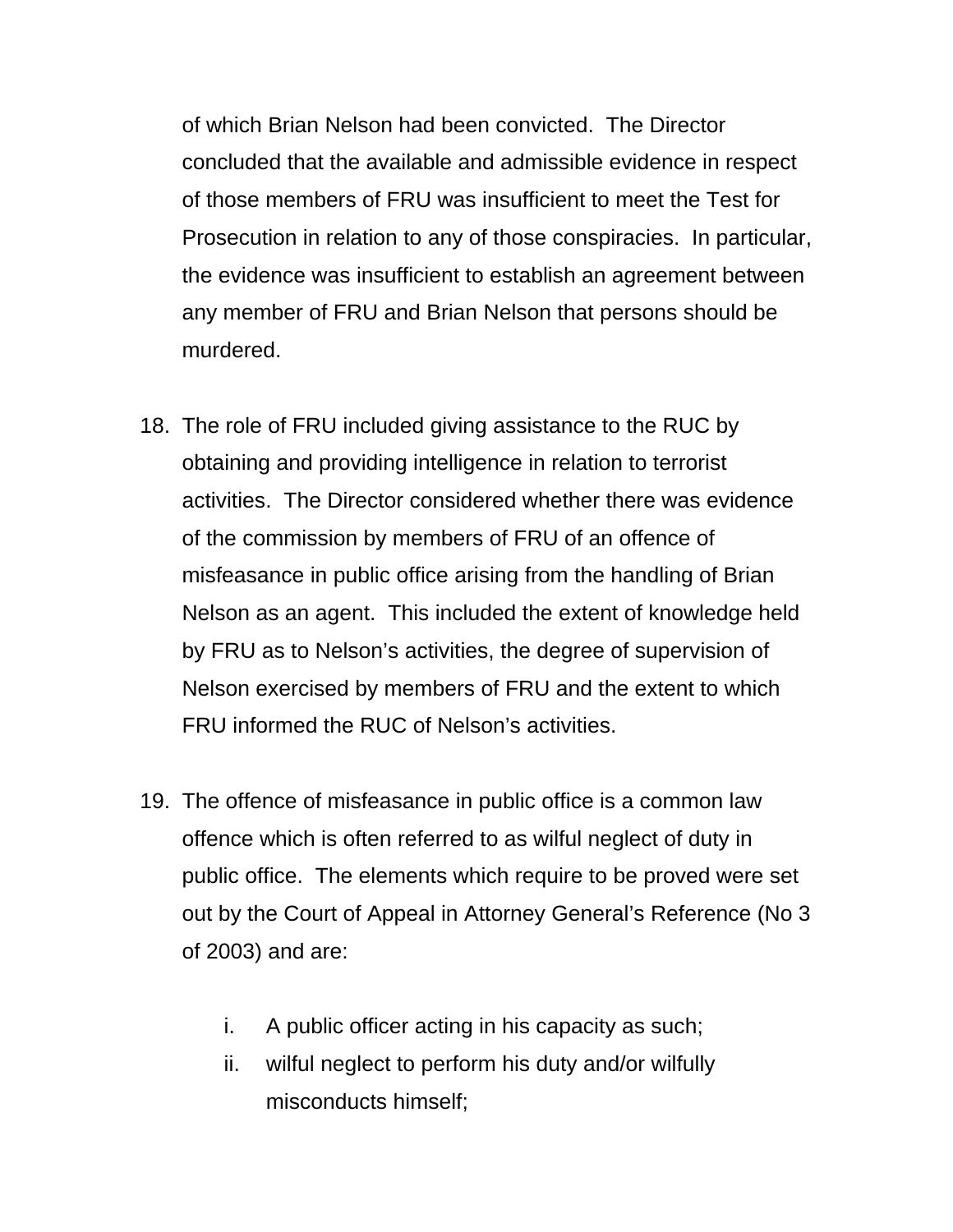- iii. the degree of wilful neglect or misconduct amounting to an abuse of public trust in the office holder; and
- iv. the failure to meet standards has to occur without reasonable excuse or justification.
- 20. In considering this offence the Director took into account a number of factors. These included the absence of relevant evidence, including records which are now unavailable and witnesses who are now deceased, the use of certain intelligence records as evidence and the inability of the prosecution to prove that the police had not been informed of Nelson's activities. The Director formed the view that there was not a reasonable prospect that the prosecution would be able to establish beyond reasonable doubt the commission of the offence. Accordingly, the Director concluded that the evidence was insufficient to meet the Test for Prosecution in relation to an offence of misfeasance in public office.
- 21. During the course of the Stevens I Investigation consideration was given to whether the circumstances in which a member of FRU had instructed Nelson to destroy a typewriter, which may have been potential evidence in an investigation of an incident of intimidation, amounted to an offence of attempting to pervert the course of justice. It was then concluded that the evidence was insufficient to afford a reasonable prospect of conviction. The evidence was reconsidered during the course of the Stevens III Investigation both in respect of offences of attempting to pervert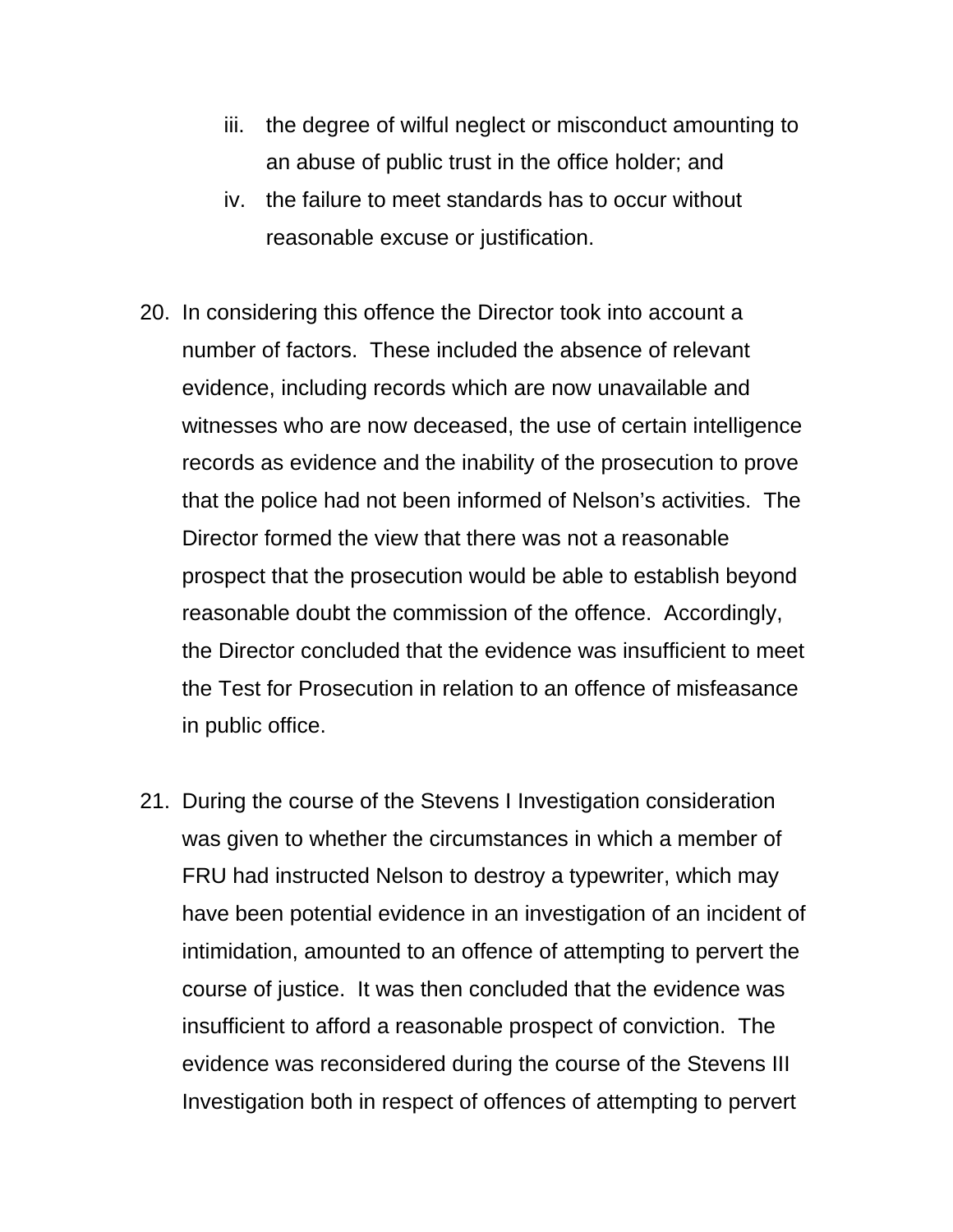the course of justice and misfeasance in public office. Whilst the Director considered that the decision as to prosecution was finely balanced he concluded that the evidence was insufficient to meet the Test for Prosecution. The Director also concluded that had he taken a different view of the strength of the evidence, there was no reasonable prospect that the prosecution would be able to meet an application by the defence to stay proceedings on the grounds of abuse of process. In reaching this conclusion the Director had regard to the fact that the accused was informed of and would be entitled to rely upon a previous decision of no prosecution and that no new evidence had become available. In addition there was a risk that a fair trial could not now be obtained due to the passage of time.

22. The Stevens I Investigation established evidence as a result of which Brian Nelson was convicted of conspiring with members of the Ulster Defence Association to murder a certain person. During the course of the Stevens II Investigation consideration was given to whether other evidence relating to a communication between Nelson and a member of FRU disclosed the commission of an offence of conspiracy to murder the same person. It was then concluded that the evidence was insufficient to afford a reasonable prospect of conviction. The evidence was reconsidered during the course of the Stevens III Investigation and the same conclusion was reached in relation to that offence. The Director also concluded that there was evidence of the commission of offences contrary to section 22(1)(b) of the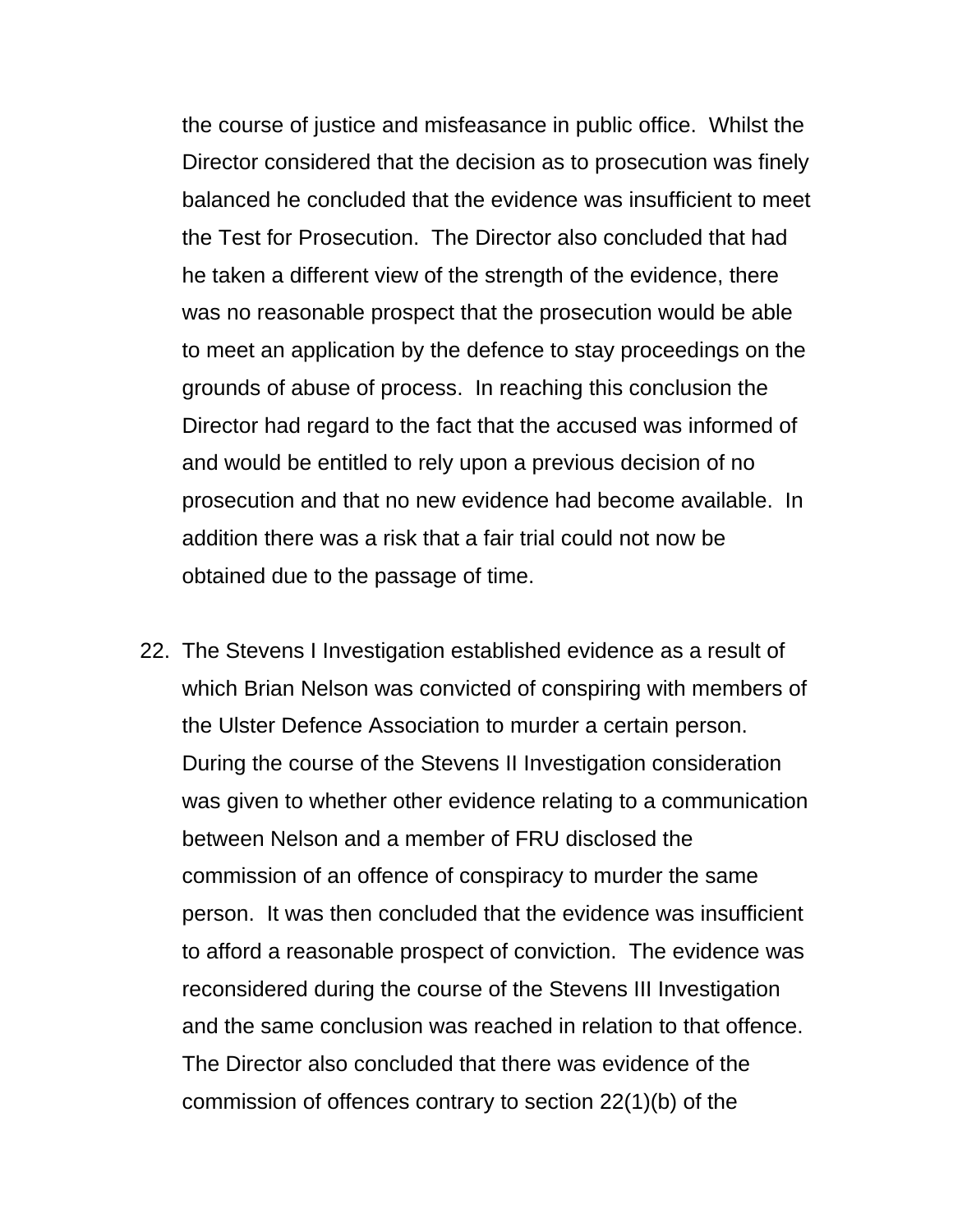Northern Ireland (Emergency Provisions) Act 1978 as a secondary party (unlawful collection of information) and misfeasance in public office in respect of the same incident. However he concluded that the Test for Prosecution was not met on the basis that there was no reasonable prospect that the prosecution would be able to meet an application by the defence to stay proceedings on the grounds of abuse of process. In reaching this conclusion the Director had regard to the fact that the accused was informed of and would be entitled to rely upon a previous decision of no prosecution notwithstanding the fact that the prior decision of no prosecution was not in respect of the same offences and that no new evidence had become available. In addition there was a risk that a fair trial could not now be obtained due to the passage of time.

23. A file was also submitted by the Stevens III Investigation to the Director for decisions as to prosecution relating to the conduct of members of the RUC and a civilian employee of the Police Authority of Northern Ireland with regard to the possession, handling, deactivation and transfer of five firearms which had come into the possession of the Royal Ulster Constabulary through William Stobie in 1989. The firearms had been recovered by police from William Stobie at or about a time when there was information that there was a plan to attack police which did not come to fruition. There was also evidence that steps were taken by police to deactivate one of those firearms, namely a Browning pistol, and to partially deactivate a second firearm.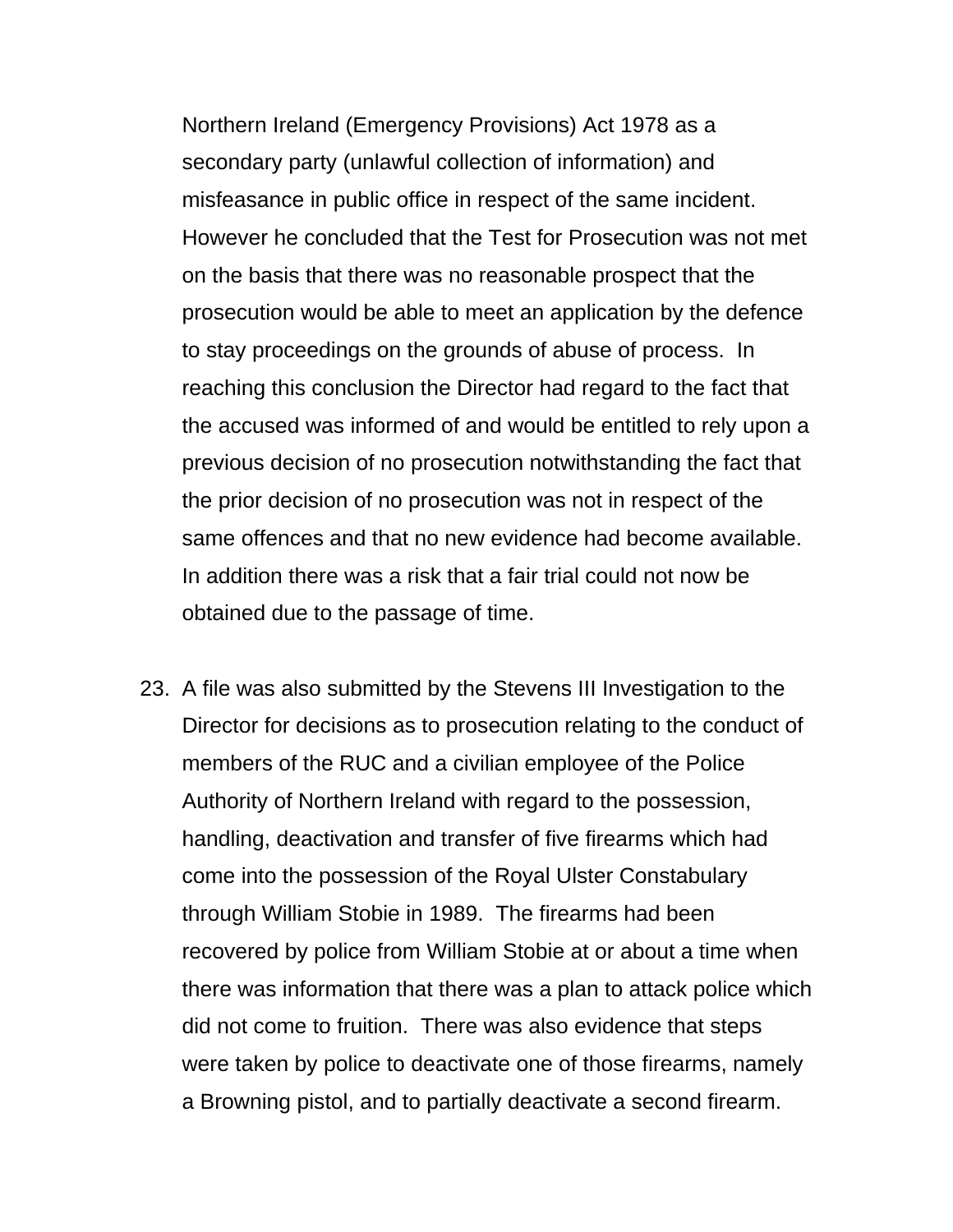The deactivated Browning was subsequently reactivated by a person or persons unknown following its return to William Stobie in 1989 and was one of two firearms used in fatal shooting incidents at the Devenish Arms public house in December 1991 and at Sean Graham's Bookmakers in February 1992.

24. In relation to the fatal shooting incidents consideration was given as to whether there was sufficient evidence in respect of any police officer to meet the Test for Prosecution for the offence of manslaughter by gross negligence. Whilst it was noted that the firearms had been recovered from William Stobie with a view to obtaining information with regard to terrorist weaponry and that steps had been taken by police to deactivate the Browning before it was returned to Stobie, there was no available evidence to indicate that there was supervision of Stobie's possession of the firearms including the deactivated Browning after they had been returned or that a recovery plan had been put in place. There was no evidence to identify the senior police officer or officers involved in the decision to return the firearms including the deactivated Browning, nor was there evidence to identify the senior officer or officers responsible for exercising supervision in relation to William Stobie's possession of the firearms. The Director concluded that, in the absence of evidence of identity, one of the key elements of the evidential Test for Prosecution was not met in respect of manslaughter by gross negligence.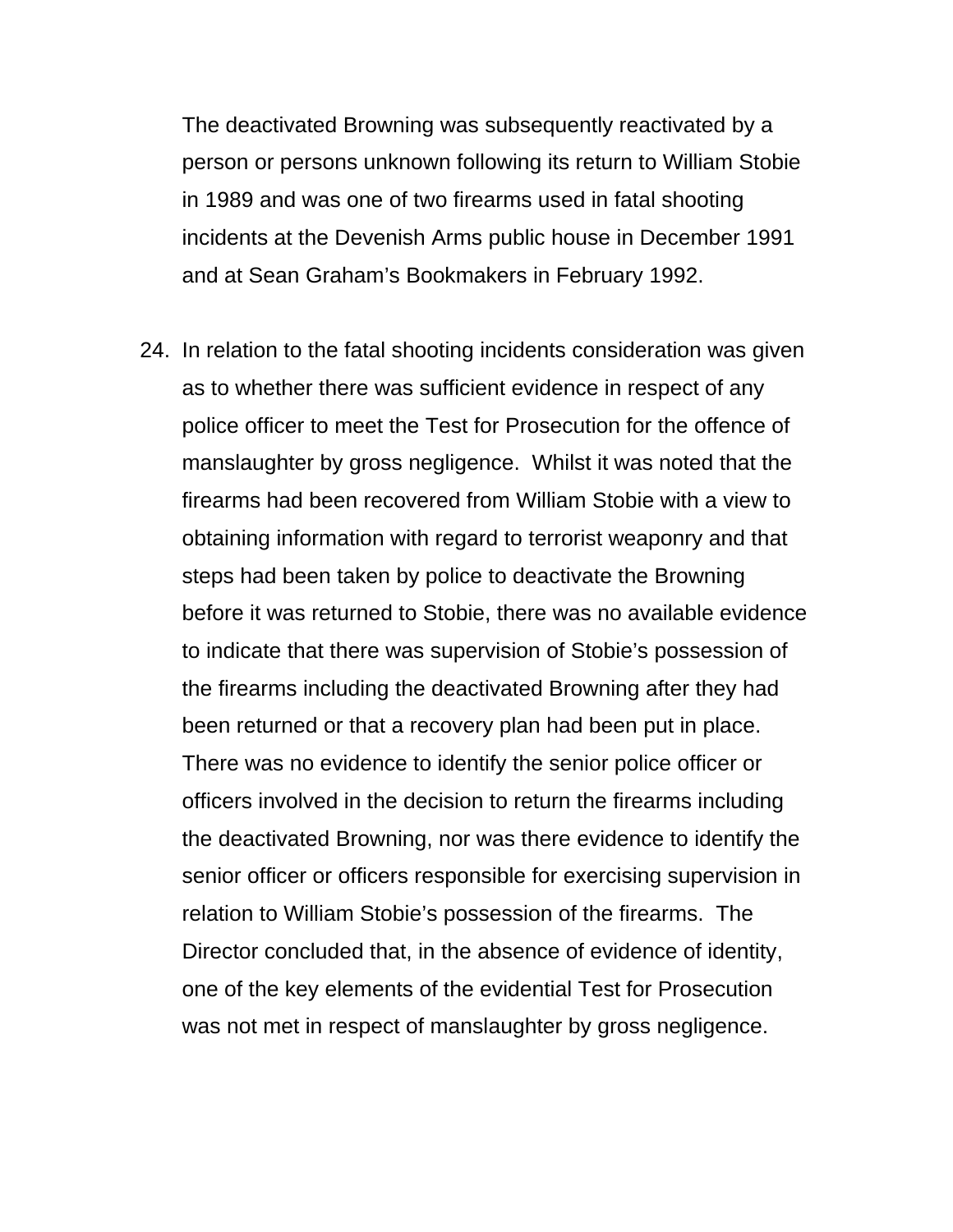- 25. Whilst there was evidence to identify the constable who had returned the deactivated Browning and other firearms to Stobie, the evidence indicated that the decision to do so had not been taken by him but by other more senior officers. Further, the prosecution would be unable to disprove his assertion that he believed that when the weapons were returned in 1989 they were being returned in a manner whereby they would not be of a danger to the public. Equally the prosecution would not be able to rebut a defence based upon an assertion that he believed that senior officers had put in place a recovery plan. In those circumstances, the Director concluded that there was insufficient evidence in respect of that constable to meet the Test for Prosecution in respect of an offence of manslaughter by gross negligence.
- 26. The Director also considered the position of that constable in relation to possible offences under the Firearms (Northern Ireland) Order 1981 with regard to the five firearms recovered from William Stobie. The Director concluded that the evidence was insufficient to meet the Test for Prosecution for offences contrary to Articles 17 and 23 of the Firearms Order (respectively possession of firearm with intent to endanger life and possession of firearm in suspicious circumstances) as the necessary state of mind for these offences could not be established against that constable.